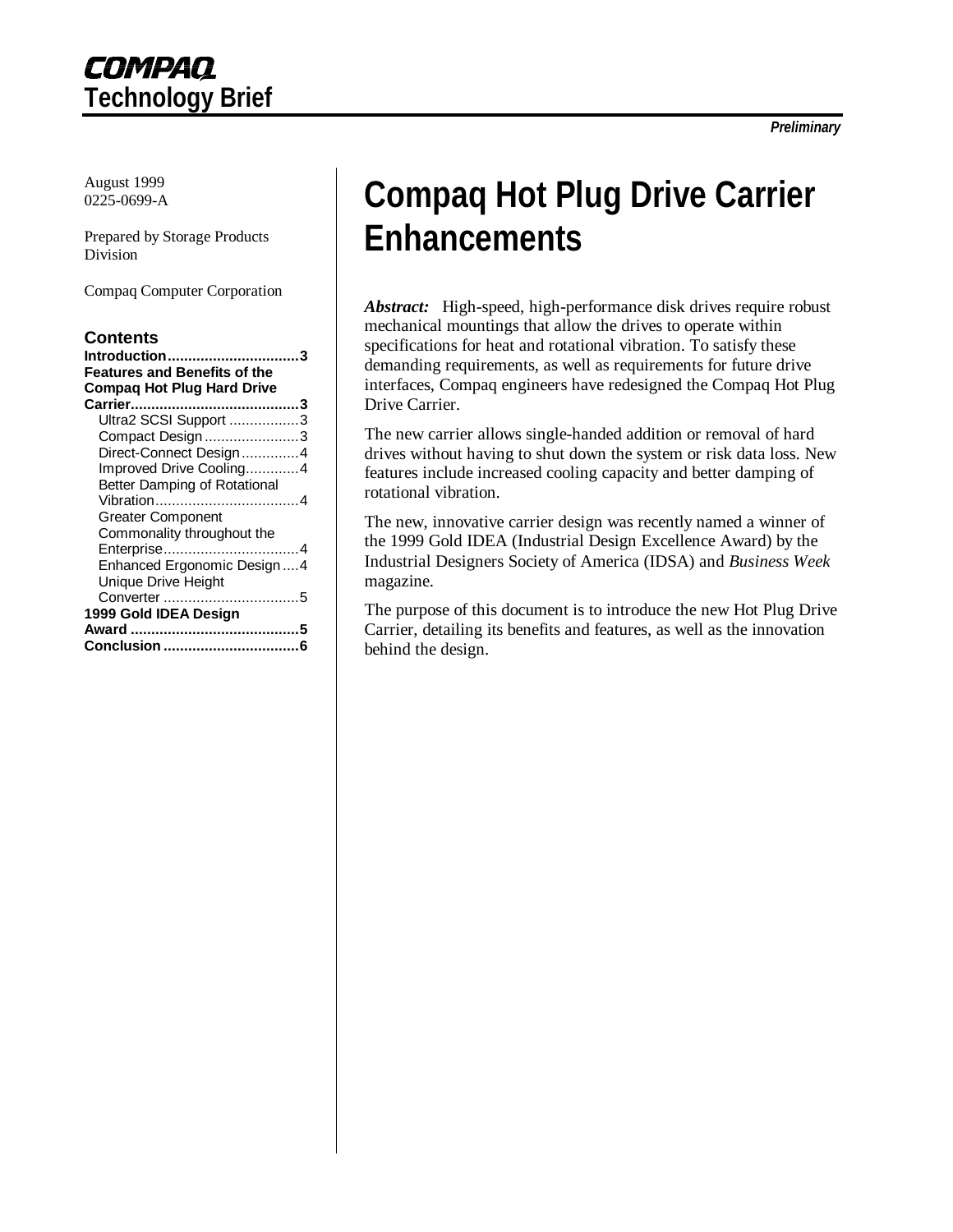## **Notice**

The information in this publication is subject to change without notice and is provided "AS IS" WITHOUT WARRANTY OF ANY KIND. THE ENTIRE RISK ARISING OUT OF THE USE OF THIS INFORMATION REMAINS WITH RECIPIENT. IN NO EVENT SHALL COMPAQ BE LIABLE FOR ANY DIRECT, CONSEQUENTIAL, INCIDENTAL, SPECIAL, PUNITIVE, OR OTHER DAMAGES WHATSOEVER (INCLUDING WITHOUT LIMITATION, DAMAGES FOR LOSS OF BUSINESS PROFITS, BUSINESS INTERRUPTION, OR LOSS OF BUSINESS INFORMATION), EVEN IF COMPAQ HAS BEEN ADVISED OF THE POSSIBILITY OF SUCH DAMAGES.

The limited warranties for Compaq products are exclusively set forth in the documentation accompanying such products. Nothing herein should be construed as constituting a further or additional warranty.

This publication does not constitute an endorsement of the product or products that were tested. The configuration or configurations tested or described may or may not be the only available solution. This test is not a determination or product quality or correctness, nor does it ensure compliance with any federal state or local requirements.

Product names mentioned herein may be trademarks and/or registered trademarks of their respective companies.

Compaq, Compaq Insight Manager, ProLiant, registered United States Patent and Trademark Office.

Copyright ©1999 Compaq Computer Corporation. All rights reserved. Printed in the U.S.A.

Compaq Hot Plug Drive Carrier Enhancements Technology Brief prepared by Storage Products Division

First Edition (August 1999) Document Number 0225-0699-A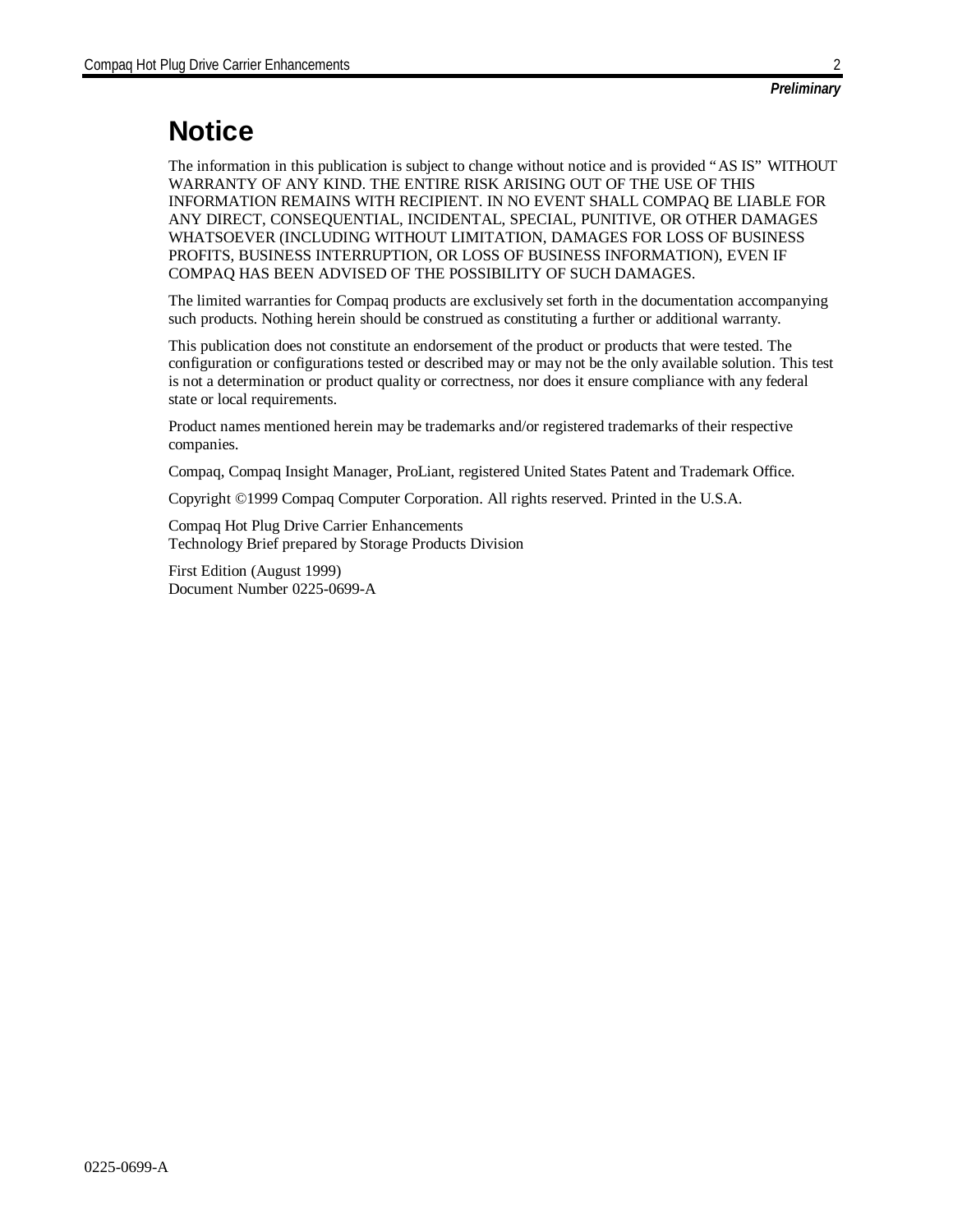## **Introduction**

In today's mission-critical network environments, it is more important than ever that systems provide maximum availability and minimum downtime. Storage solution components should be able to support and even enhance that availability.

For this reason, Compaq redesigned the Hot Plug Hard Drive Carrier, which allows users to add or remove hard drives without shutting down the system or risking data loss. The new carrier provides increased cooling capacity for the high-speed, heat-generating drives of today and tomorrow, and features an enhanced ergonomic design for easier, more comfortable handling.

The following sections describe in detail the benefits and features of the new Compaq Hot Plug Hard Drive Carrier, and the reasons for its recent recognition by the Industrial Designers Society of America (IDSA).



**Figure 1. Compaq Hot Plug Hard Drive Carrier**

## **Features and Benefits of the Compaq Hot Plug Hard Drive Carrier**

## **Ultra2 SCSI Support**

The new Hot Plug Hard Drive Carrier was designed exclusively for use in Compaq Ultra2 capable systems and future interface technologies. This ensures that single-ended hard drives (such as the Wide-Ultra SCSI) are not inadvertently inserted into Ultra2 systems. Only Ultra2 capable systems supporting a bus that is composed entirely of Ultra2-capable devices will be able to provide the increased data transfer rates available with Ultra2 SCSI.

### **Compact Design**

The Hot Plug Drive Carrier minimizes the space required for each drive, which means up to 33 percent more drives can be inserted into a standard enclosure. For example, up to fourteen 1-inch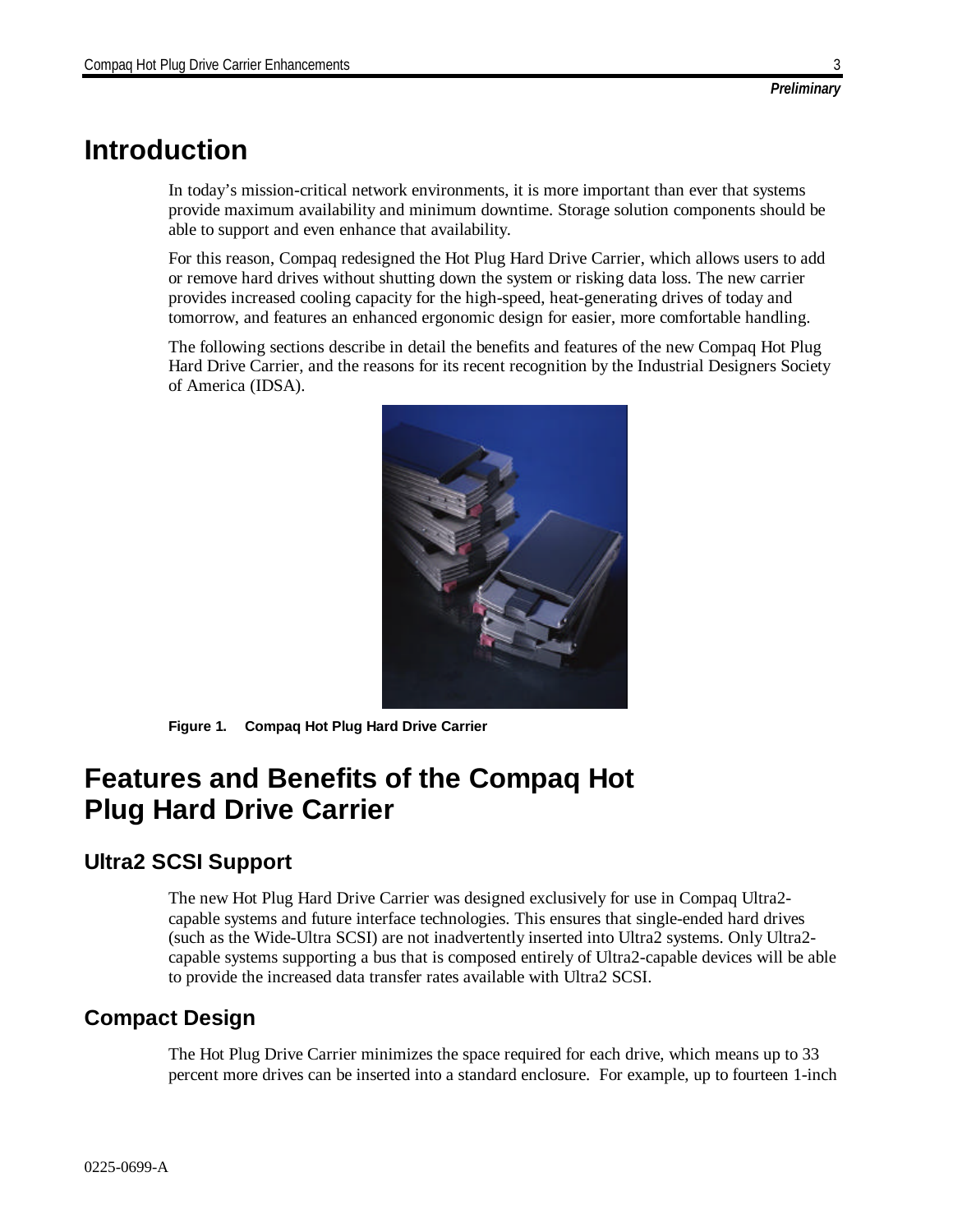Ultra2 drives can be installed in the StorageWorks 4200 enclosure, providing 255 GB of disk capacity in each enclosure.

**Note:** The ability to accommodate 14 drives in a standard size shelf is a first for the storage products industry.

#### **Direct-Connect Design**

The Hot Plug Drive Carrier design features the direct-connect Single Connector Attach (SCA) interface, which connects the drive directly to the backplane. This open design produces a robust, reliable connectionthat delivers the signal integrity necessary for Ultra2 and future highperformance drive interfaces.

#### **Improved Drive Cooling**

Historically, hard drives have relied primarily on convection (the movement of air over the drive) for cooling. While the Hot Plug Drive Carrier incorporates this method of cooling, it also includes a thermal conduction feature. Much like heat sinks on microprocessors, dense metal fins attached to the drive conduct heat out of the drive to be cooled convectively. This advanced cooling design provides the thermal cooling characteristics that are required both for today's high-speed drives and tomorrow's ultra high-performance designs, such as 15,000 rpm drives and Fibre Channel interface drives.

### **Better Damping of Rotational Vibration**

The Hot Plug Drive Carrier provides more secure drive mounting within the system chassis to minimize the effects of vibration and improve drive performance. While the faster 7,200 rpm and 10,000 rpm hard disk drives can significantly improve data transfer rates, these high-speed disks also tend to produce greater rotational vibration within the drive. Future high-capacity drives, with greatly increased number of tracks-per-inch (TPI), will require even more rigid mounting designs.

#### **Greater Component Commonality throughout the Enterprise**

The new Hot Plug Drive Carrier represents a major step toward Compaq's goal of achieving greater component commonality across the enterprise. The redesigned carrier is the foundation of Compaq Ultra2 Universal Disk Drives, which can be deployed on all Compaq Ultra2 servers and external storage solutions.

### **Enhanced Ergonomic Design**

Based on years of feedback from customers and field representatives, Compaq has learned how to improve on the previous drive trays available in the field. The enhanced ergonomic design of the Hot Plug Hard Drive Carrier is intuitive and easy-to-use. The new carrier's ejection mechanism and handle allow users to use only one hand to eject devices from server and storage bays and carry them.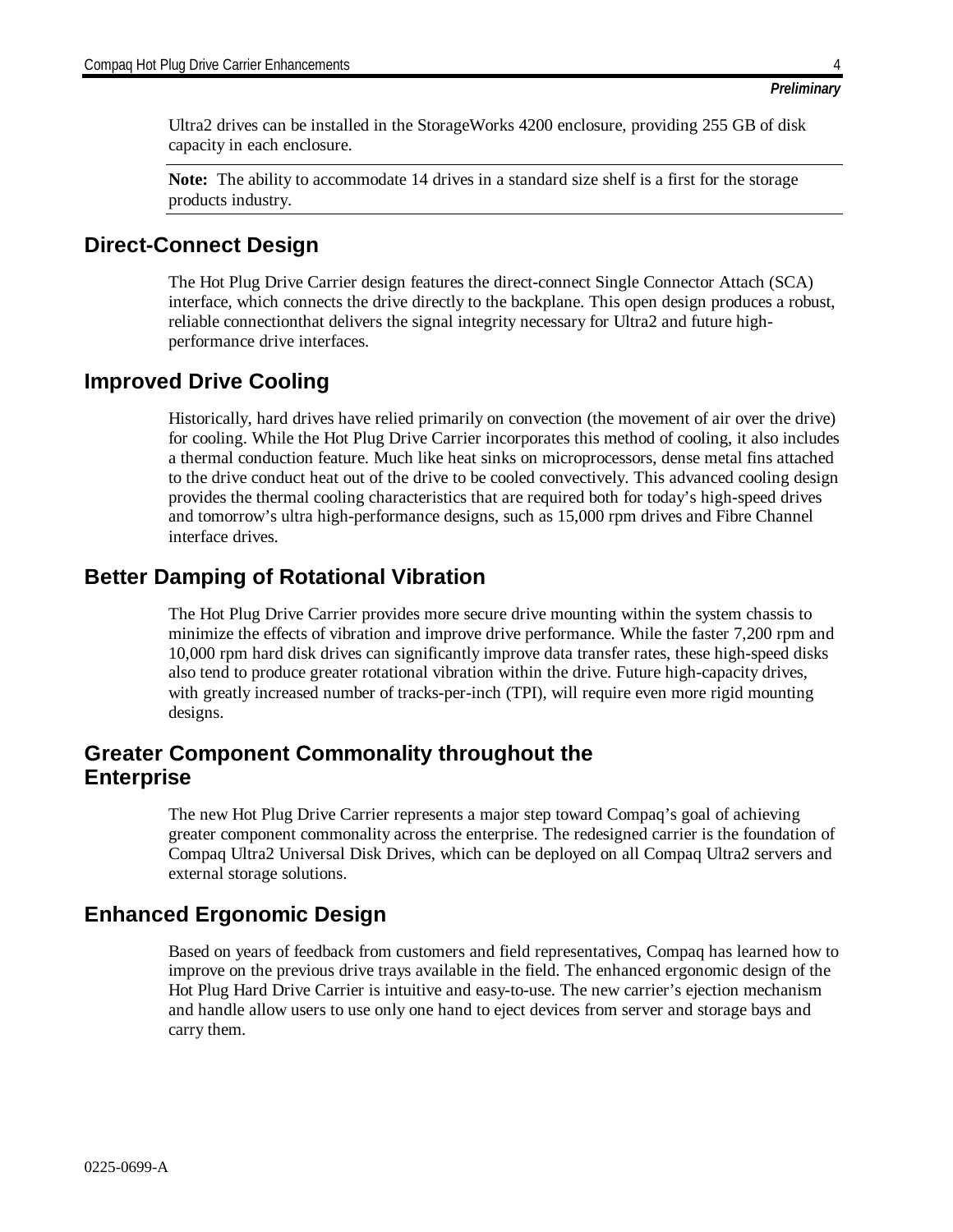### **Unique Drive Height Converter**

Compaq has designed a drive height converter (see Figure 2) that allows a 1-inch Ultra2 Universal Drive to be installed into a 1.6-inch drive bay, common in High Performance AlphaServers. The drive height converter simply snaps onto a 1-inch Universal Drive, providing seamless installation into the 1.6-inch drive bays of server or storage enclosures.



**Figure 2. Compaq Hot Plug Drive Carrier Drive Height Converter**

# **1999 Gold IDEA Design Award**



Presented by the IDSA and sponsored by *Business Week* magazine, the Industrial Design Excellence Award (IDEA) has become the world's most prestigious annual recognition of excellence in the industrial design profession for the form, use, features, and interactive qualities of products, exhibits, and software.

The Compaq Hot Plug Hard Drive Carrier was named a 1999 Gold IDEA winner in the Business and Industrial Products category. The carrier was cited because it allows users to add or remove hard drives without losing data or shutting down the system.The carrier's increased cooling capacity and ergonomic design also were praised.

"The lucid and appropriate use of materials in the design of this hard drive brings an uncommon beauty to an obscure computer peripheral. The exposed die cast aluminum fins clearly show the heat dissipation function. With this clever package, good design comes at half the manufacturing cost of prior models." (Sam Lucente, IDSA, Lucente Design Inc.)

Entries for the awards were submitted in 47 categories, ranging from cars and computers to museum exhibits and furniture. The jurors scored how well each entry fulfilled five criteria: design innovation, benefit to the user, benefit to the client/business, ecological responsibility,and appropriate aesthetics and appeal.